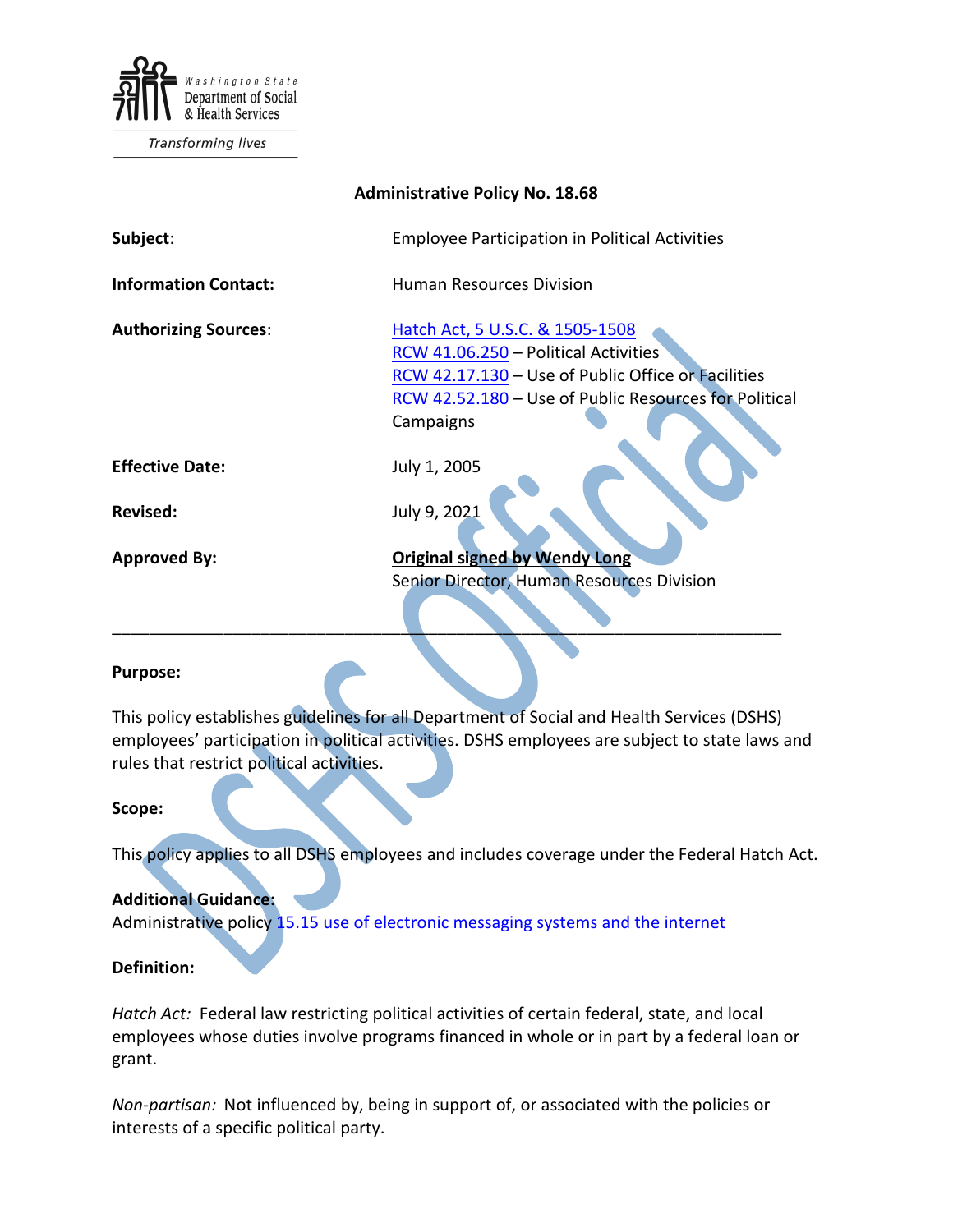Administrative Policy No. 18.68 July 9, 2021 Page 2

*Partisan:* To be influenced by, in support of, or associated with the policies or interests of a specific political party.

# **Policy:**

- **A.** Employees, on their own time and when not serving in an official capacity or meeting the public representing the department may:
	- 1. Express their opinions on political subjects and candidates;
	- 2. Campaign for or against a political candidate, constitutional amendments, referendums, initiatives, or ballot initiatives;
	- 3. Make a personal campaign contribution to support or oppose a political candidate or ballot initiative;
	- 4. Wear political campaign badges and buttons;
	- 5. Be a candidate for a nonpartisan elective office;
	- 6. Be a candidate for a partisan elective office under the guidelines of Section C of this policy.
- **B.** Employees must not:
	- 1. Use, or perceive to use, their official authority or influence to interfere with or affect the results of an election or nomination for office.
	- 2. Use their position as a public employee to coerce, command, or advise another state employee to pay, lend, or contribute anything of value to a party, committee, organization, agency, or person for political purposes.
	- 3. Use state facilities for political activity, including the use of public money, equipment, time, materials, and supplies for any political purposes, or to assist a candidate for a partisan or nonpartisan office.
	- 4. Hold a public office in a political subdivision of the state when holding such an office is incompatible or substantially interferes with performing official state duties.
	- 5. Engage in campaign activities on work time.